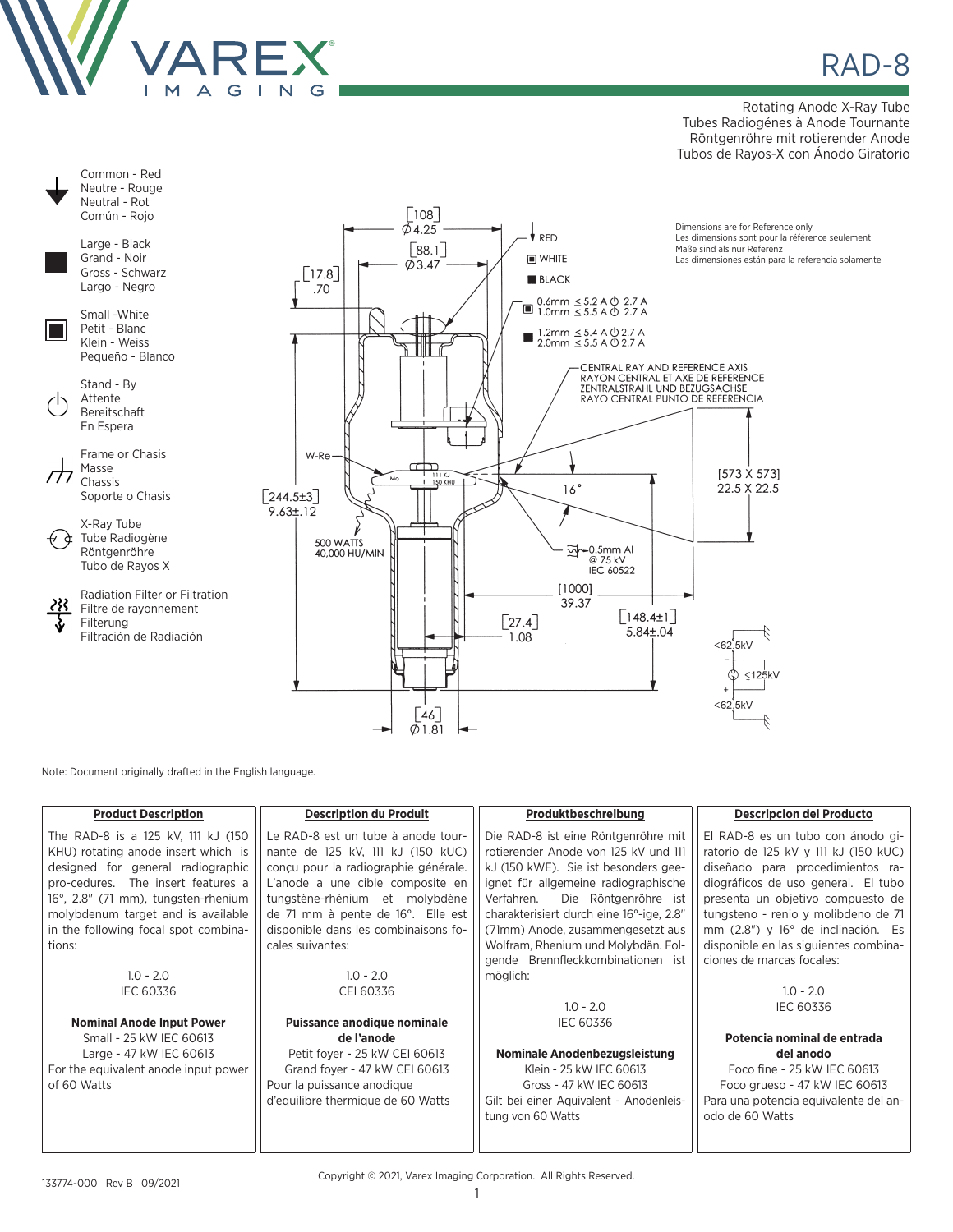

Single Load Ratings IEC 60613 Abaques de Chargepour Pose Unique CEI 60613 Brennfleck - Belastungskurven IEC 60613 Diagramas de Exposición Radiográfica IEC 60613

## 10 Constant Potential  $\Delta$



**60 HZ - 3,450 RPM**

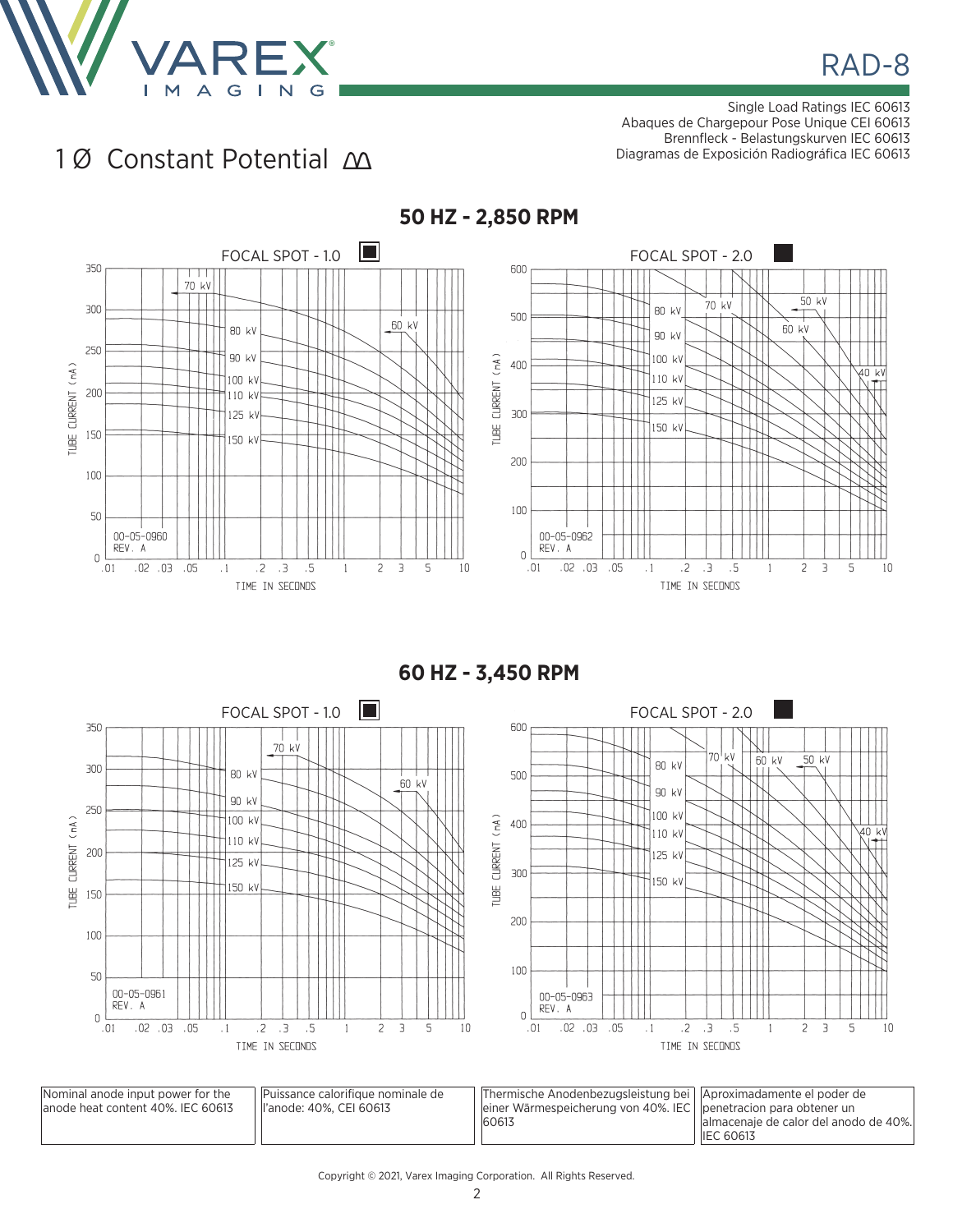

Single Load Ratings IEC 60613 Abaques de Chargepour Pose Unique CEI 60613 Brennfleck - Belastungskurven IEC 60613 Diagramas de Exposición Radiográfica IEC 60613

**IEC 60613** 

## 3 Ø Constant Potential



**60 HZ - 3,450 RPM**

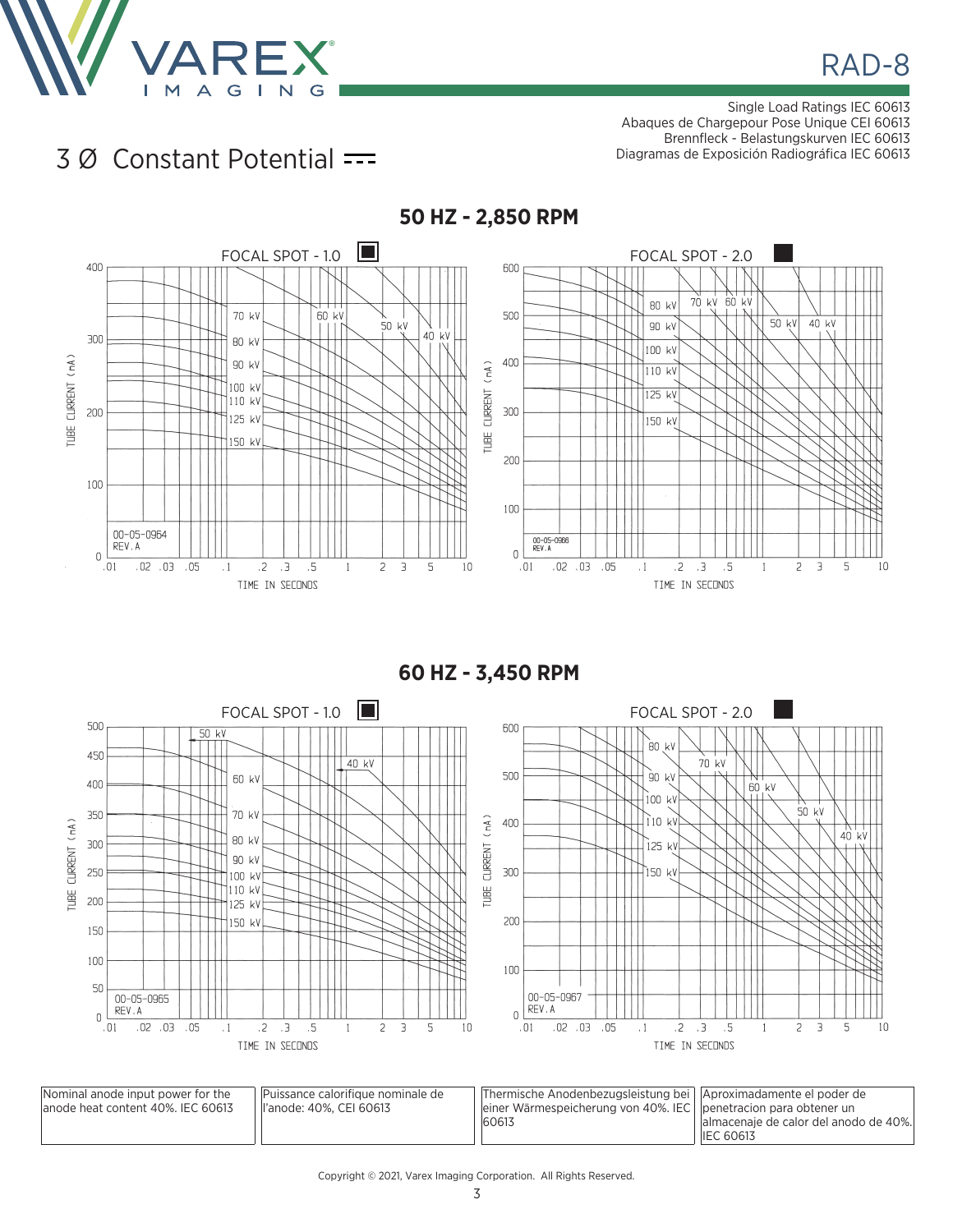

Filament Emission Charts IEC 60613 Abaques d' Émissions des Filaments CEI 60613

Glühfadenemissionsdiagramm IEC 60613

10 Constant Potential and the curvas de Emisión de los Filamentos IEC 60613



| Note:                            | Remarque: | Anmerkung:                                                                                                                                        | Nota:                                   |
|----------------------------------|-----------|---------------------------------------------------------------------------------------------------------------------------------------------------|-----------------------------------------|
|                                  |           | When using these emission curves LLors de l'utilisation de ces abagues Venn Sie diese Emissionskurven für Si utiliza estas curvas de emisión para |                                         |
|                                  |           | for trial exposures, refer to the power  pour des expositions d'essai, référez-  Testaufnahmen verwenden, beziehen                                | exposiciones de prueba, refiérase a las |
|                                  |           | rating curves shown for maximum vous aux courbes maximales de kV, Sie sich hierbei auf die entsprechenden curvas de gradación de potencia para    |                                         |
|                                  |           | kV, tube emission, filament current, d'émission du filament, de temps Nennleistungskurven für max. kV-                                            | el máximo de kV, tubo de emisión,       |
| exposure time, and target speed. |           | $\vert$ d'exposition et de vitesse de rotation. $\vert$ Werte, Röhrenemission, Heizstrom, Corriente en los filamentos, tiempo de $\vert$          |                                         |
|                                  |           | und Anodendrehzahl.                                                                                                                               | exposión, y a las curvas de velocidad   |
|                                  |           |                                                                                                                                                   | del obietivo.                           |
|                                  |           |                                                                                                                                                   |                                         |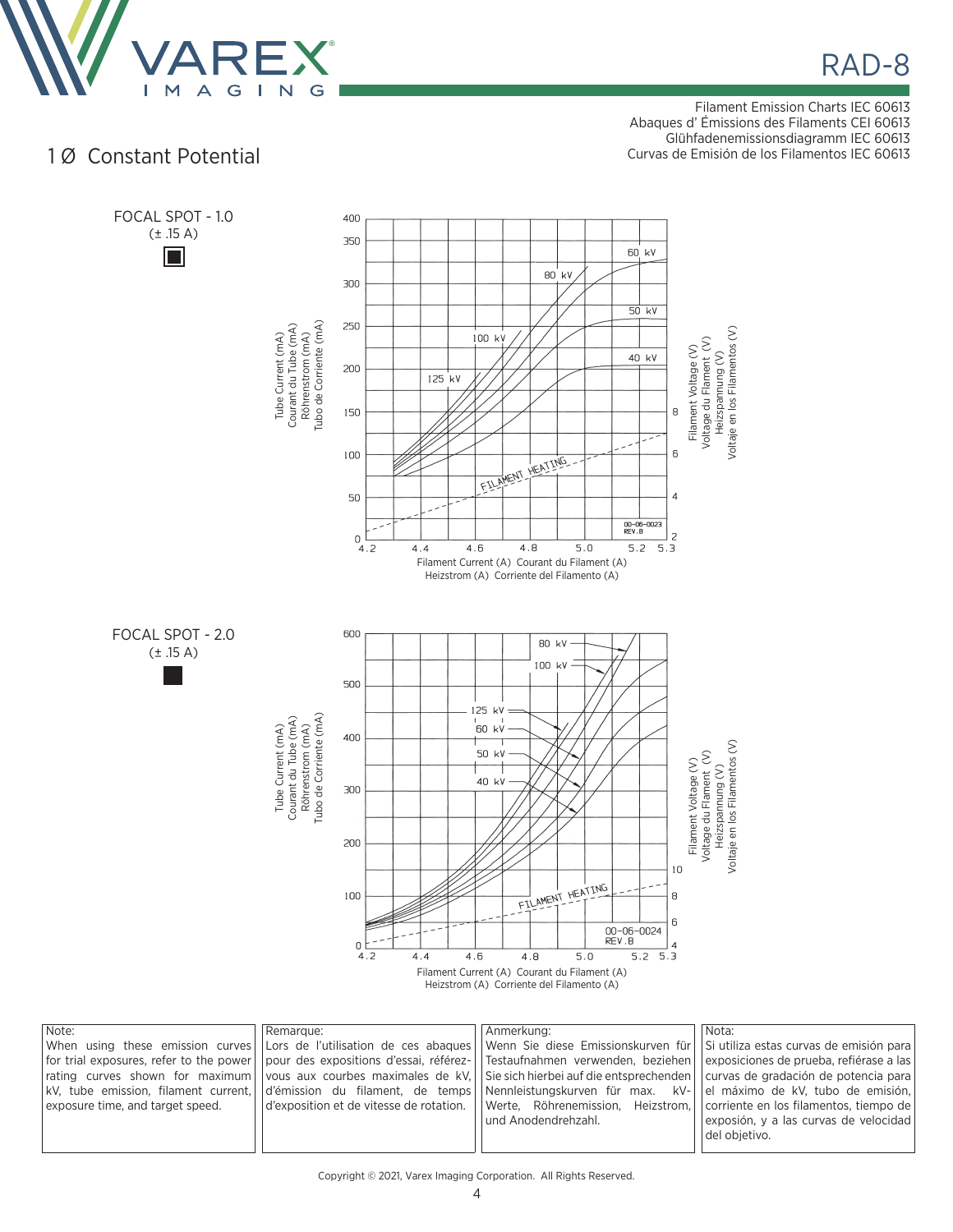

Filament Emission Charts IEC 60613 Abaques d' Émissions des Filaments CEI 60613

Glühfadenemissionsdiagramm IEC 60613 Curvas de Emisión de los Filamentos IEC 60613



## Copyright © 2021, Varex Imaging Corporation. All Rights Reserved.